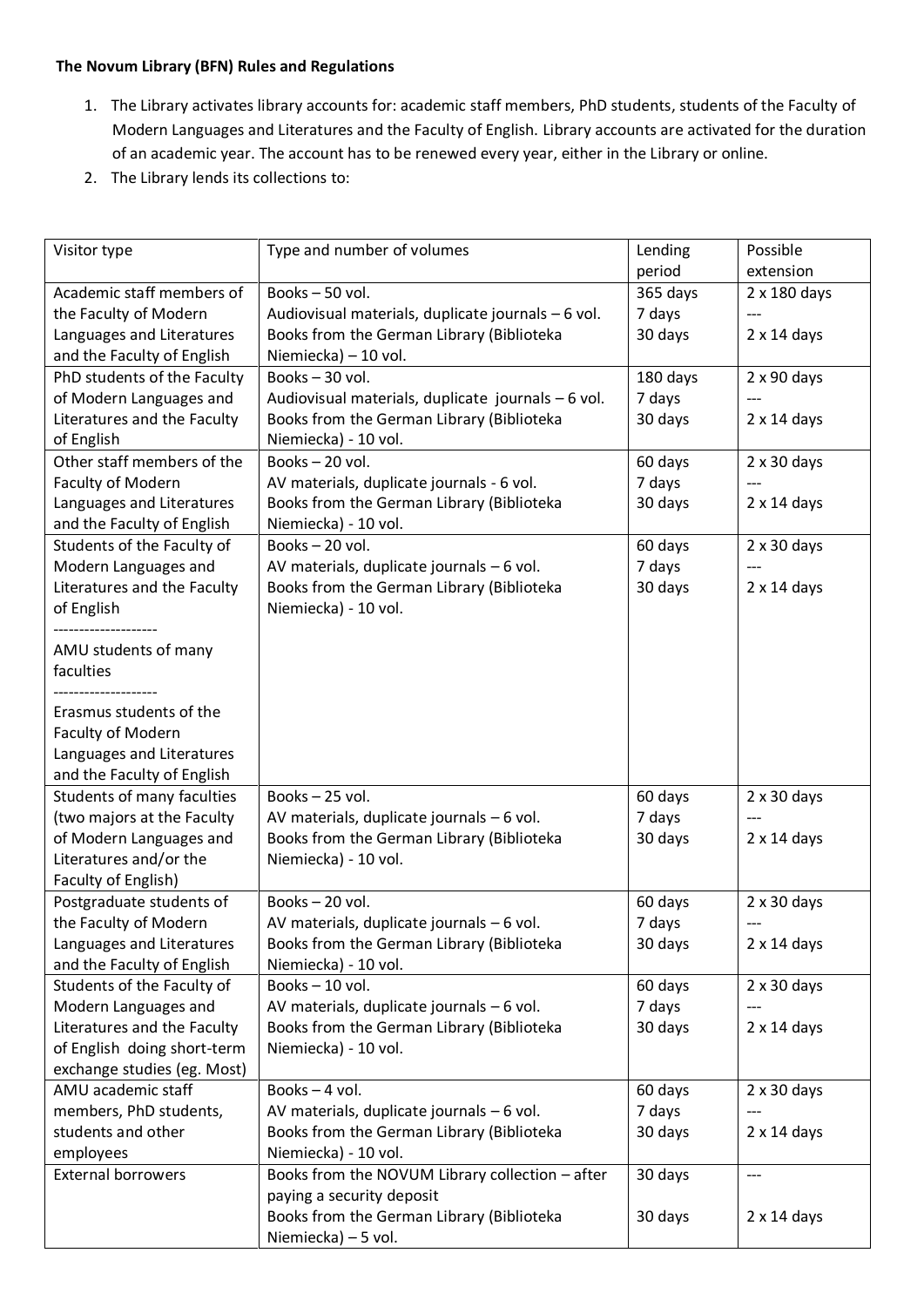- 3. Books with audio CDs or other attached materials can only be lent out and returned in the Circulation Section of the Library (readers cannot use check-out machines or self-service book returning devices).
- 4. Items from special collections are lent out for 7 days and cannot be renewed.
- 5. The Library collections are accessible mainly through self-service, with free access to shelves.
- 6. Items from library storerooms can be booked by placing an order on legibly filled call slips. The materials are made available within an hour of placing an order with a librarian on duty at the Main Desk. Readers can order up to 10 volumines of books or 10 year`s issues of magazines. Items ordered from the Library storerooms are booked for no longer than 7 days.
- 7. Borrowing the Library materials for classes by the academic staff and students of the Faculty of Modern Languages and Literatures and the Faculty of English is possible by placing them on the reader`s library account by the librarian on duty. Borrowed materials are to be returned immediately after classes.
- 8. The Library collects fees for untimely return of books, as stated in the Library`s regulations.
- 9. In the event of loss or damage of the borrowed book, the user is obliged to replace it with an identical copy or deliver the title indicated by the Library staff member according to the Library`s collection development policy. By doing this, the reader does not acquire ownership of the lost or damaged item.
- 10. The following readers are entitled to use the Library collections on site for free:
	- a) students, PhD students, staff members and retired staff members of public universities; students and teachers from public schools after presenting:
		- student ID card
		- academic staff member ID card or other documents confirming the employment
	- b) external visitors, once every 6 months
- 11. The Library does not lend out:
	- a) non-serial printed materials published before 1945 (except for popular editions, such as recquired readings)
	- b) books marked as "Library Use Only" (marked with a label on a spine)
	- c) rare, exceptionally valuable or damaged books
	- d) journals
	- e) audiovisual materials marked as "Library Use Only"
- 12. Copying the materials is possible only on site, by self-service:
	- scanning, for free (readers must use their own storage devices, eg. pen drives)
	- photocopying (for a fee)
- 13. BA, MA and PhD dissertations are available only on site for academic staff members and PhD students of the Faculty of Modern Languages and Literatures and the Faculty of English.
- 14. Materials that cannot be copied:
	- a) non-serial printed materials and journals published before 1945 (except for printed materials in good condition used for research, with the Library Management`s agreement)
	- b) printed materials that are not in good condition, regardless of the year of publishing
	- c) BA and MA dissertations

The Novum Library Fees and Charges

| Library account with activation and renewal for    | <b>PLN 12,00</b> |
|----------------------------------------------------|------------------|
| staff members, PhD students and AMU students,      |                  |
| enabling to check library materials out (valid for |                  |
| one academic year)                                 |                  |
| One-day permission for external visitors           | free             |
| enabling to use the Library collections on site    |                  |
| (once every 6 months)                              |                  |
|                                                    |                  |